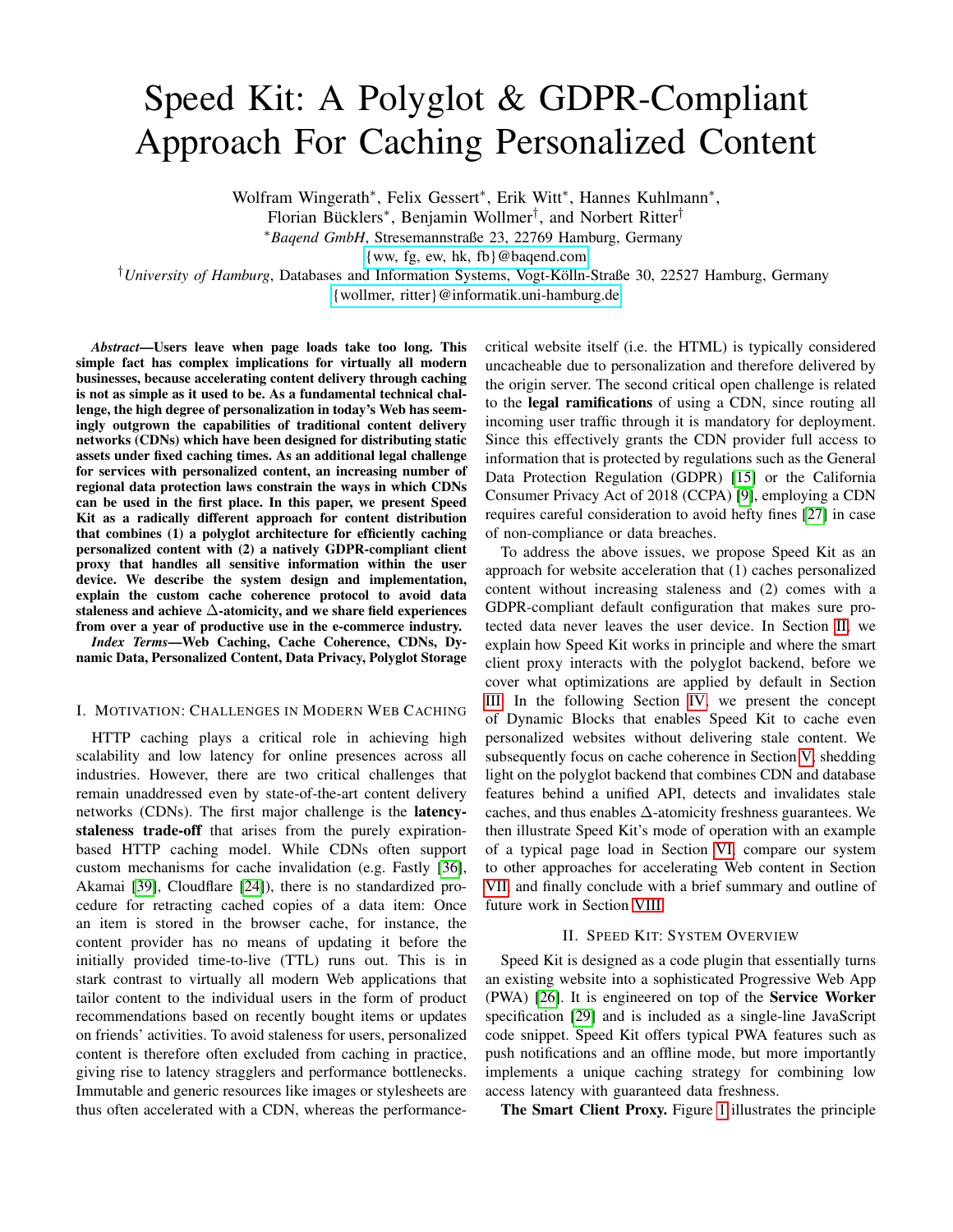<span id="page-1-1"></span>

Fig. 1: To accelerate content delivery, the Speed Kit client proxy intercepts requests made by the browser and reroutes them: Instead of loading content from the original source, the browser fetches data from Speed Kit's fast caching infrastructure which is kept in-sync with the original data source in the background.

by which Speed Kit accelerates websites. Whenever a user visits the website, the Speed Kit client proxy is launched as a Service Worker process that runs concurrently to the main thread in the browser. As soon as the Service Worker is installed<sup>[1](#page-1-2)</sup> and active, the client proxy starts intercepting all HTTP requests made by the browser to do one of two things: The proxy either (1) executes the request exactly as intended by the browser or it (2) rewrites the request to load the content from Speed Kit's own caching infrastructure instead of the original domain. In case of a cache hit, the rewritten request returns instantly (browser cache), within few milliseconds (CDN or other intermediate cache), or a few dozen to a few hundred milliseconds (Speed Kit backend), depending on the location and network connection of the client. On a cache miss, in contrast, the request is served as fast as the origin allows as the Speed Kit backend fetches the original response from the origin server and streams it to the requesting client through the caching hierarchy, thus making sure the response will be cached from this point on to accelerate subsequent requests. As the backend assigns TTLs independent of the ones provided by the origin, caching efficiency improves over time as Speed Kit learns from the observed workload. Our current approach is backward-oriented [\[20,](#page-5-9) Sec. 4.2], but we intend to explore predictive approaches in the future (cf. Section [VIII\)](#page-5-6).

Staleness-Free Browser Caching. Without special precautions, the danger of accessing stale data is inherent to using purely expiration-based caches like the browser cache, forward proxies, or ISP caches. To provide staleness guarantees independently of caching headers, Speed Kit implements an outof-band cache invalidation mechanism. Since a comprehensive discussion of this topic would be out of scope, we only cover the basic procedure here and refer to the PhD thesis on Speed Kit's cache coherence protocol [\[17\]](#page-5-10) for details. In essence, Speed Kit's backend keeps all cached data items in-sync with

the original website as long as their TTLs are valid. To this end, we introduce a mechanism called refresh (cf. Section [V\)](#page-2-1) that crawls the origin, compares the current with the cached version of every asset, and purges stale cache entries either on a scheduled basis (refresh cron jobs) or in realtime (refresh API hooks). Whenever an inconsistency between cache and origin is detected, all invalidation-based caches are purged (e.g. the CDN); since purely expiration-based caches cannot be purged, however, the backend maintains all stale cache entries for their remaining TTL in a space-efficient data structure called the Cache Sketch [\[19\]](#page-5-11) which the client retrieves in fixed intervals (default: 30 sec.). Since the Cache Sketch is based on Bloom filters [\[6\]](#page-5-12) [\[8\]](#page-5-13) and inherits the property to never produce false negatives for containment checks, the client proxy can safely leverage expiration-based caches by only using them for items not present in the Cache Sketch. We discuss the relationship between the Cache Sketch refresh interval and worst-case staleness in Section [V.](#page-2-1)

GDPR Compliance & Security. Since personally identifiable information is neither processed nor stored by its backend, Speed Kit complies with data protection laws such as the GDPR unless explicitly configured otherwise. By design, Speed Kit only accelerates GET requests by caching their responses, i.e. POST, PUT, and DELETE requests are always processed by the original site alone. Since third-party cookies and credentials are further not accessible for Service Workers by specification [\[40\]](#page-5-14), private data is hidden from Speed Kit unless exposed through GET requests (e.g. username and password visible in the URL). To avoid caching sensitive information by accident, Speed Kit only handles website requests that are explicitly whitelisted, excluding requests that are blacklisted; the client proxy's behavior is determined by a website-specific configuration that is transmitted to the browser when installing the Service Worker. To prevent manin-the-middle or other attacks, Speed Kit further rejects websites that are not protected by **TLS encryption**. This is in line with Service Workers (and certain other browser features [\[30\]](#page-5-15)) which are also exclusively available on TLS-secured websites.

## III. DEFAULT OPTIMIZATIONS

<span id="page-1-0"></span>Apart from the features mentioned in Section [II,](#page-0-0) Speed Kit provides a number of significant default optimizations which will be covered in the following.

Implicit Network Tuning. Each of Speed Kit's CDN nodes maintains a pool of persistent TLS connections to its backend. By establishing a TLS connection to the nearest CDN edge node, a client thus also immediately leverages the warm connection to Speed Kit's backing store. Since the initial TLS handshake takes at least two roundtrips [\[25,](#page-5-16) Ch. 4], establishing a secure connection with a CDN node in close proximity can also provide a substantial latency benefit over going all the way to the original web server. By employing OCSP stapling, stateless session resumption, dynamic record sizing, and several TCP tweaks (cf. [\[25,](#page-5-16) Ch. 4]), Speed Kit further ensures that the handshake never takes more than the minimum of two round trips to the nearest CDN node.

<span id="page-1-2"></span><sup>&</sup>lt;sup>1</sup>To facilitate an early Service Worker activation, the code snippet should be included as early as possible, ideally in the website's header.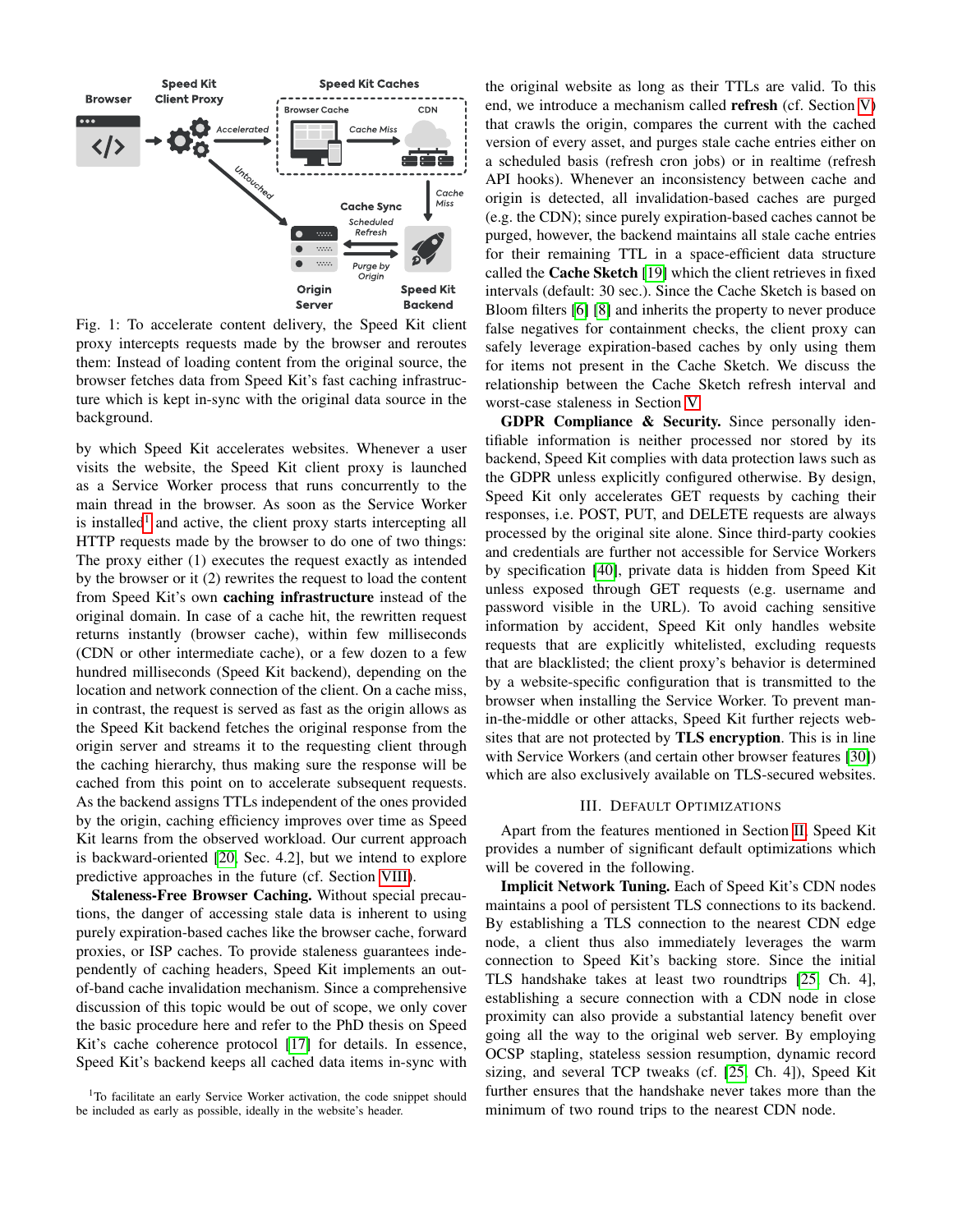Caching Third-Party Content. In practice, page load time is often hampered by third-party dependencies such as social media integrations (e.g. Facebook), tracking providers (e.g. Google Analytics), JavaScript library CDNs (e.g. CDN.js), image hosters (e.g. eBay product images), or other service APIs (e.g. Google Maps). Since these resources are hosted on external domains which are out of the website owner's control, they are not eligible for CDN caching. In consequence, these additional third-party libraries introduce their own handshakes at TCP and TLS levels and are therefore loaded over cold lowbandwidth connections (cf. TCP slow start [\[41\]](#page-5-17)). As Speed Kit is able to rewrite requests within the client, it fetches third-party resources through the established and fast HTTP/2 connection to Speed Kit's infrastructure rather than through slow connections to third-party domains. By keeping cached third-party resources up-to-date through periodic refresh jobs (cf. Section [V\)](#page-2-1), this optimization can be employed without additional staleness.

Implicit Compression & Content Reencoding. In order to alleviate the network footprint for loading complete scripts and HTML files, Speed Kit applies Gzip compression to all text-based resources that are delivered uncompressed by the original Web server. Oftentimes, however, the browser cache already contains a cached copy that is substantially similar to the up-to-date version of a resource at the server. In this case, transmitting the full resource means sending largely redundant information over the network irrespective of whether compression is enabled or not. If delta encoding [\[31\]](#page-5-18) were supported for obtaining the up-to-date version, in contrast, the client could reuse portions of the (outdated) copy in the browser cache by only loading a diff and applying it locally. But in spite of standardization efforts and significant potential benefits [\[32\]](#page-5-19), we are not aware of a single commercially relevant implementation of delta encoding in HTTP. We are currently evaluating an implementation of delta encoding within Speed Kit to increase efficiency of communication between the client proxy and the caching infrastructure.

Dynamic Image Transcoding. As another means to minimize page weight, Speed Kit transcodes images on-the-fly to the most efficient formats supported by the user's browser (e.g. WebP and Progressive JPEG) and rescales them to fit the requesting client's screen: A user with a high-resolution display will thus receive high-resolution images, while a user with an old mobile phone will receive a version that is natively scaled to the smaller screen dimensions. Speed Kit is further able to apply stronger compression to images when the network connection is poor in order to trade image quality against a faster paint. While mostly imperceptible for users, these optimizations lead to significant load time improvements, especially when images make up a large portion of the payload and bandwidth is limited (e.g. on mobile connections).

## <span id="page-2-0"></span>IV. DYNAMIC BLOCKS: ACCELERATING PERSONALIZED CONTENT THROUGH CACHING

Websites often contain customized elements, for example personal user greetings, product recommendations, or the number of items currently in the shopping cart. Since these are unique for every user and change frequently, caching them with traditional means is neither efficient (because of low cache hit rates) nor appropriate (because of potential staleness). Since Speed Kit's client proxy allows for custom processing within the user device, though, it is able to separate the generic website elements from the personalized ones during page load and merge them on arrival in the browser.

<span id="page-2-2"></span>

Fig. 2: With Dynamic Blocks, Speed Kit loads a cached anonymous website version first and fills in personalized info later.

Figure [2](#page-2-2) illustrates the procedure for an e-commerce website with a customized shopping cart. On page load, the client proxy requests the personalized website from the origin server like the browser normally would, but in addition also requests the same page from Speed Kit's caches as a user that is *not logged in*. Since anonymous users are typically shown a generic version of the page, the *anonymous HTML* is easily[2](#page-2-3) cacheable and can therefore be delivered faster (from Speed Kit's caches) than the personalized HTML (from the origin). As a result, the browser starts parsing the anonymous HTML, fetching linked assets, and rendering the page faster, too. When the personalized HTML from the origin server finally arrives, the client proxy injects the *personalized DOM elements* into the generic HTML. To this end, it first identifies<sup>[3](#page-2-4)</sup> the relevant DOM elements – the Dynamic Blocks – in the anonymous and the personalized HTML files and then replaces them. A website with Dynamic Blocks thus behaves similar to a singlepage app that loads a generic app shell from the cache and fetches personalized content asynchronously via Ajax/REST API requests.

## <span id="page-2-1"></span>V. A POLYGLOT BACKEND FOR FLEXIBLE & EFFICIENT CACHE MAINTENANCE

As described in Section [II,](#page-0-0) the client proxy relies on the Speed Kit backend for discovering and invalidating stale caches through refreshing. The refresh procedure involves (1) selecting potentially stale cached assets from Speed Kit's backend storage, (2) downloading the corresponding assets from the origin server, (3) comparing the original and the cached versions, and (4) invalidating only those cached assets

<span id="page-2-3"></span><sup>2</sup>Speed Kit offers a customizable *HTML normalization* step to remove server-generated timestamps or other unique artifacts in the backend before putting the HTML into the caches.

<span id="page-2-4"></span><sup>&</sup>lt;sup>3</sup>Since the client proxy currently does not recognize personalized sections on its own, Dynamic Blocks require specification of JavaScript query selectors in the Speed Kit config to pick the right DOM elements for content injection.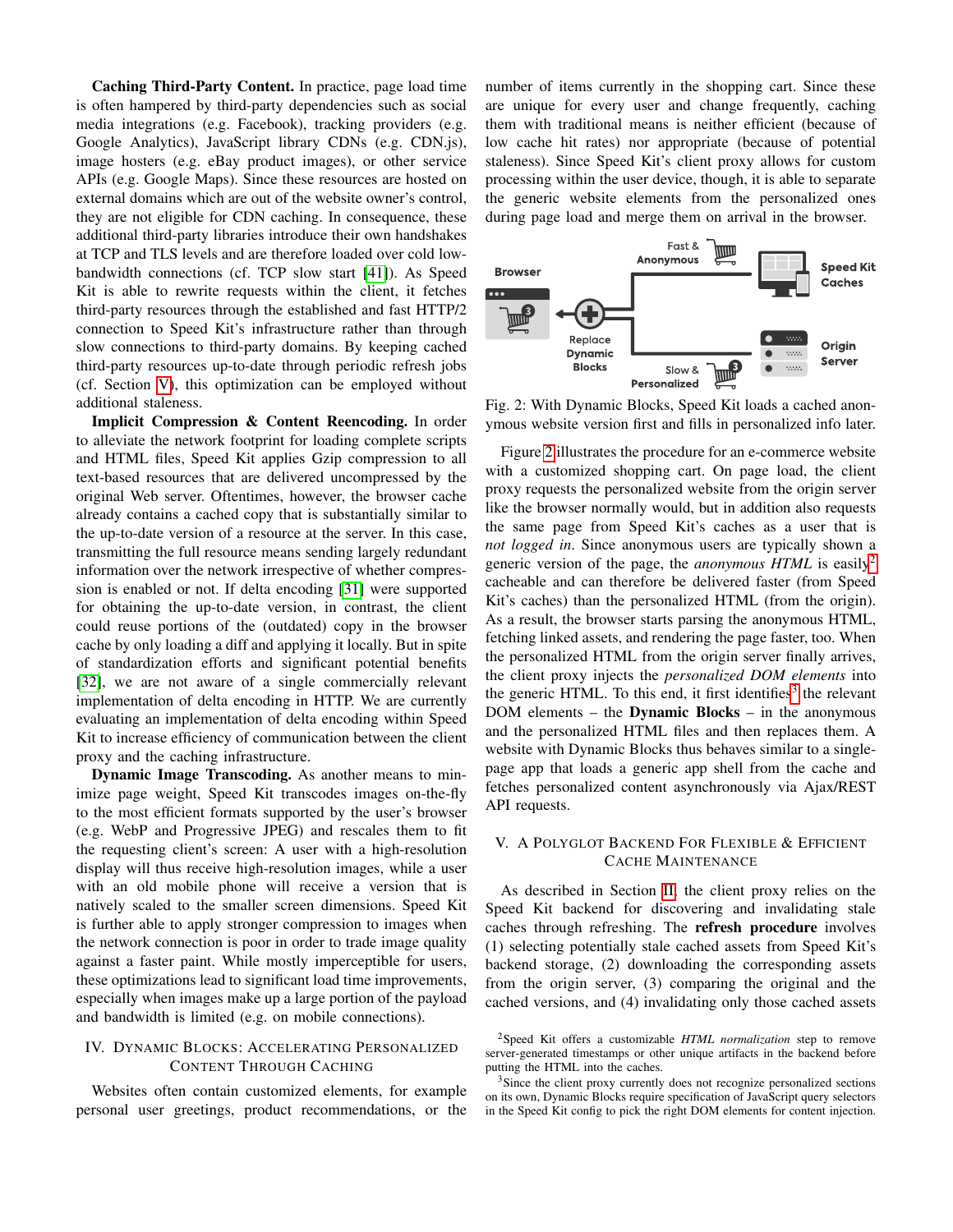that have been updated. Compared to typical purge APIs known from CDNs, our approach has three significant benefits:

- 1) No Unnecessary Invalidations: By checking for actual content changes before clearing cache entries, even highly frequent refreshes do not affect cache hit rate when caches are still up-to-date.
- 2) Query Expressiveness: In addition to specification by URL or tag, the refresh API supports complex queries for selecting to-be-refreshed assets (e.g. a regex expression for URLs combined with a filter on the content type).
- 3) Automatic Staleness Detection: To facilitate easy cache synchronization with minimal integration effort, refreshes are scheduled for fully automatic content update checks in regular intervals via refresh cron jobs.

Block Storage + Database = Scalability + Expressiveness. To enable refreshes with query expressiveness on top of a CDN that only supports key-based purging by URL and tags, Speed Kit's backend stores a metadata summary for every cached asset in a database system (MongoDB) separately from the actual assets which are stored in a scalable block storage (S3). As the first step in every refresh job, the metadata store is queried to retrieve all summaries that match the provided refresh specification. Since every asset summary contains the asset URL and a content hash, the subsequent steps of the refresh job can be parallelized across multiple servers for the individual assets: downloading the current version from the origin, computing the content hash and comparing it against the one from the summary, and (only on actual change) updating the block and metadata storages, inserting the asset into the Cache Sketch, and purging the CDN. As an optimization, eTags [\[33,](#page-5-20) Sec. 14.19] are used for comparison when present to skip the expensive download and hash computation.

Reliable & Fast Change Discovery. The typical Speed Kit deployment is configured for a dual content discovery strategy: To make sure that Speed Kit's caches eventually reflect all and any content changes, all cached assets are crawled for changes on a regular basis through multiple scheduled refresh jobs (e.g. landing pages every 10 minutes, stylesheets once a day, and all cached assets every Thursday at 4 AM after deployment). For immediate synchronization after a content update, however, real-time refresh jobs can be triggered programmatically (e.g. through hooks in a content management system) or manually in the dashboard (e.g. by a developer after an unscheduled deployment). Since refreshes are executed in parallel on powerful machines with high-bandwidth network links, the duration of a refresh job is dominated by the time it takes the origin to serve the associated assets. The overhead for updating the caches is well below one second, as the time required for computing and comparing content hashes is negligible, the server-side Cache Sketch is updated immediately, and global propagation time for invalidations in Speed Kit's underlying CDN is only around 150ms [\[5\]](#page-5-21).

 $\Delta$ -Atomicity. The actual staleness  $\Delta_{max}$  exposed to the user is determined by three factors, namely (1) the time  $t_{discover}$ it takes Speed Kit's backend to detect content updates, (2) the change propagation time  $t_{pure}$  for updating the CDN caches accordingly, and (3) the Cache Sketch refresh interval  $t_{refresh}$ that specifies how often the client proxy checks for stale cache entries (cf. page [2\)](#page-1-1):

$$
\Delta_{max} \leq t_{discovery} + t_{pure} + t_{refresh}
$$

While  $t_{discovery}$  usually dominates staleness for content that is refreshed on a scheduled basis alone (e.g. once an hour or once a day),  $t_{refresh}$  is the determining factor when real-time refreshes are used: We have observed  $t_{pure} + t_{discovery} \ll$ 30sec to be a safe assumption in practice<sup>[4](#page-3-1)</sup>, so that ∆-atomicity [\[21\]](#page-5-22) with  $\Delta = 60 \sec$  is easily satisfied with the default of  $t_{refresh} = 30 sec.$ 

## VI. SPEED KIT IN ACTION

<span id="page-3-0"></span>Since mid-2018, Speed Kit has been used in e-commerce businesses ranging from small WordPress shops to largescale international retailers such as the OTTO daughter Baur [\[34\]](#page-5-23). Through dynamic content optimization and its unique ability to accelerate personalized content, Speed Kit achieves a significant performance uplift even for website deployments that are already optimized. Especially for deployments with a slow time to first byte (TTFB), Speed Kit can bring down page loads from several seconds to below one second, thus often improving user engagement metrics such as the average session length or critical business KPIs like the conversion rate (see [\[18\]](#page-5-24) for a concrete case study).

A Page Load With Speed Kit. The following end-toend example describes a typical page load with Speed Kit to summarize and illustrate how its acceleration works:

- 1) Compatibility check: If Service Workers are supported<sup>[5](#page-3-2)</sup>, the browser runs the Speed Kit JavaScript snippet. Otherwise, the page loads without Speed Kit.
- 2) Service Worker initialization: Speed Kit is activated during the very first page load and starts serving requests from this point on. While the first requests of the very first page load are thus processed normally, every request is accelerated for returning visitors when the Service Worker is already installed.
- 3) Request interception: Any request issued by the browser is proxied through Speed Kit's Service Worker by default.
	- *Offline mode*: Speed Kit serves everything from cache when disconnected, but automatically synchronizes all content on reconnect.
	- *Normal operation*: Based on the config, Speed Kit decides whether to execute the unaltered request or to rewrite it to Speed Kit's caching infrastructure for acceleration and content optimization such as image transcoding and rescaling or implicit Gzip compression (cf. Section [III\)](#page-1-0).
- 4) Staleness check: To evaluate if expiration-based caches are safe to use, the client proxy looks up the requested

<span id="page-3-2"></span><span id="page-3-1"></span><sup>&</sup>lt;sup>4</sup>As long as the origin serves content consistently fast, overall change discovery time with real-time refreshes is in the realm of single-digit seconds. <sup>5</sup>Service Workers are supported by over 90% of all browsers [\[13\]](#page-5-25).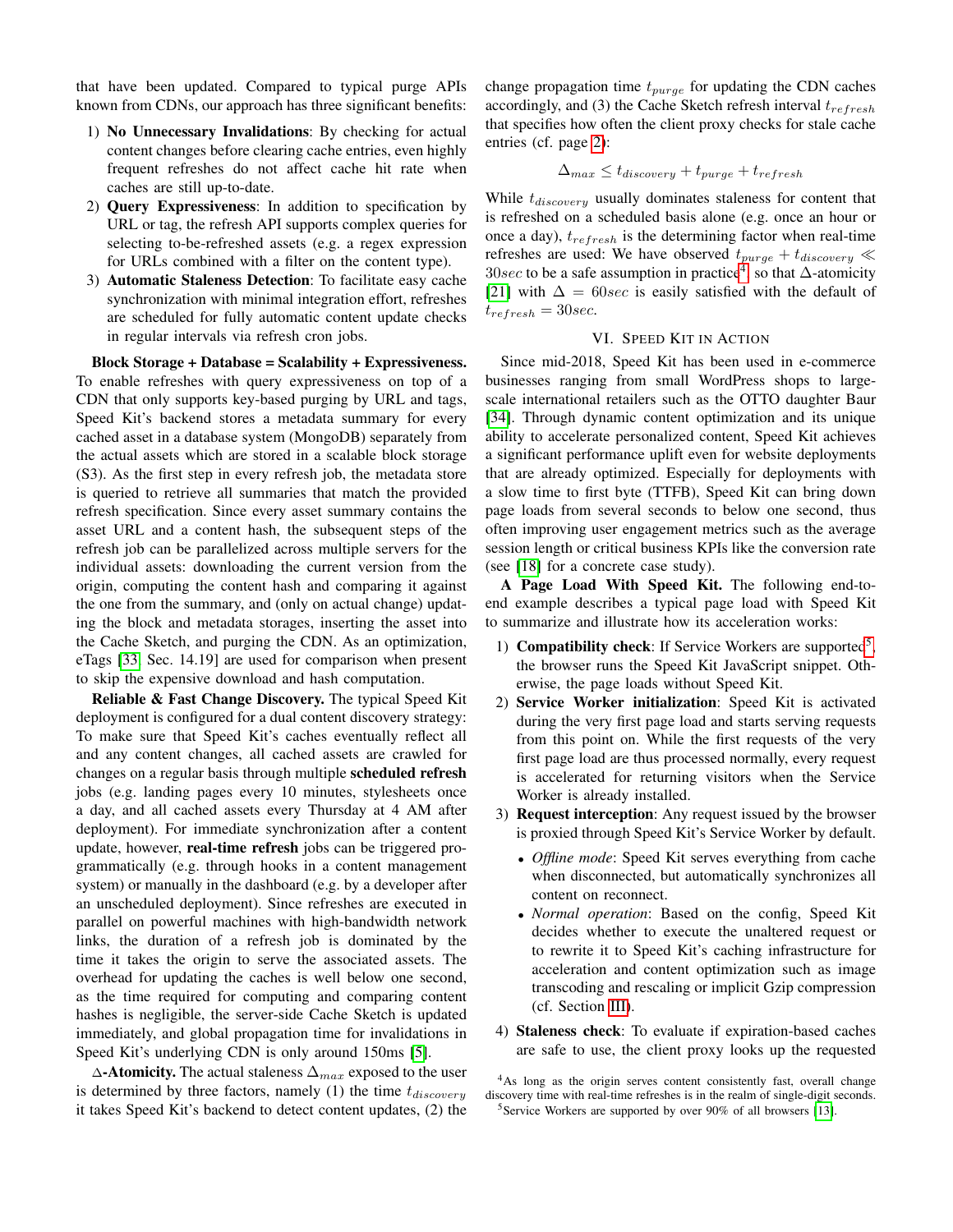resource in the local Cache Sketch which is retrieved once upfront and refreshed periodically (cf. Section [II\)](#page-1-1).

- 5) Accelerated response: If the Cache Sketch contains the resource, it might be stale and therefore must be requested from the nearest invalidation-based cache (i.e. CDN). Else, the response is served from the following caches:
	- a) *Local cache*: If the requested response is present in one of the device-local caches (e.g. browser cache), Speed Kit returns it instantly.
	- b) *CDN cache*: Upon a local cache miss, Speed Kit issues the request over the HTTP/2 connection to its CDN.
	- c) *Speed Kit backend*: If there is a CDN cache miss, the response is fetched from one of Speed Kit's servers which (if it is not already available) fetches it from the original server. In the process, both asset and metadata (URL, content type, etc.) are stored in the polyglot backend (cf. Section [V\)](#page-2-1).
- 6) Dynamic Blocks: When requesting the HTML of a website configured for Dynamic Blocks (cf. Section [IV\)](#page-2-0), the client proxy concurrently retrieves an anonymous version from its fast caches and the fully personalized version from the website's origin. The anonymous version typically arrives faster and is therefore processed (and rendered) earlier. On receiving the personalized HTML, the client proxy extracts the personalized DOM tree elements and injects them into the rendered page, thus leaving it fully personalized.

### VII. DISCUSSION & COMPETING APPROACHES

<span id="page-4-0"></span>To expound where Speed Kit advances the current state of the art, we now contrast our own against other approaches for tackling Web performance.

Speed Kit vs. CDNs. Unlike traditional CDNs, Speed Kit does not only optimize content delivery between the website's origin and the CDN edge nodes, but goes all the way to the end user. Since its client proxy is located within the user device, Speed Kit is able to combine expiration-based browser caching with rigorous freshness guarantees while accelerating even personalized websites and third-party dependencies, all of which are out of reach for state-of-the-art CDN caching. Mechanisms like Fastly's Edge Side Includes [\[14\]](#page-5-26), Amazon CloudFront's Lambda@Edge [\[3\]](#page-5-27), and Cloudflare Workers [\[38\]](#page-5-28) do allow custom processing on the edge, but they are complex to integrate into existing websites and do not address last-mile latency issues. Invalidating content that changes frequently is also often infeasible, since many CDNs provide purge latencies on the order of minutes (e.g. Google Cloud CDN [\[10\]](#page-5-29), Amazon CloudFront [\[4\]](#page-5-30), CDN77 [\[12\]](#page-5-31)) or even hours (e.g. Cloudinary [\[7\]](#page-5-32)).

Speed Kit's refresh jobs support complex queries for selecting *potentially stale* cache entries and only purge those that are actually stale. Modern CDNs, in contrast, are less expressive as they merely support purging individual assets by URL or all assets at once (e.g. CDN77 [\[12\]](#page-5-31), StackPath [\[37\]](#page-5-33), Yottaa [\[42\]](#page-5-34)), or asset groups by tag, host, domain, or URL prefix (e.g. Cloudflare [\[11\]](#page-5-35), Fastly [\[16\]](#page-5-36), Akamai [\[1\]](#page-5-37), Google Cloud CDN [\[22\]](#page-5-38), Amazon CloudFront [\[2\]](#page-5-39), KeyCDN [\[35\]](#page-5-40)). We are not aware of a single purge API that provides query expressiveness comparable to that of Speed Kit's refresh API. Further, CDN purge APIs are less lenient than refreshes as they blindly invalidate all matching cache entries, irrespective of whether or not they are actually in-sync with the origin. By checking for actual changes before invalidation, refresh jobs are thus more convenient as they remove the need to identify the exact places where changes occur.

As another key distinction, Speed Kit does not process or store personally identifiable information like cookies or credentials, so that it can be deployed without violating GDPR compliance. Finally, Speed Kit is also easier to integrate into existing website than a typical CDN as it relies on including a script into the website's head rather than taking over the website's DNS.

Speed Kit vs. Micro-Caching. Many Web architectures employ micro-caching as a means to increase scalability: To fan out reads, they serve slightly stale resources through a tier of caching servers (e.g. Varnish [\[28\]](#page-5-41)) in front of the actual web server. Micro-caching minimizes staleness through short TTLs by design, but thereby also causes frequent cache misses as cached responses expire quickly. This diminishes the efficiency of the caching tier and creates latency stragglers. Speed Kit does not have this problem, since its refresh and invalidation mechanisms decouple freshness guarantees from cache lifetimes. Even with large TTLs, staleness can be bounded by employing refreshes in periods (e.g. every 5 minutes) or in realtime (e.g. through CMS hooks): The browser cache will be used until it is invalidated by a refresh job, after which Speed Kit falls back to the CDN and other caches until expiration. Since all caches are backed by Speed Kit's storage backend, the origin is only hit on comparatively rare cache misses and during refreshes. It should also be noted that micro-caching is not applicable to personalized content, since short TTLs are ineffective (no cache hits), whereas large TTLs expose stale content to the user.

Speed Kit vs. AMP & Instant Articles. Google's Accelerated Mobile Pages (AMP) and Facebook's Instant Articles (IA) can also be used to create fast websites. Contrasting Speed Kit, however, AMP and IA do not work as plugin solutions for existing websites. Rather, they require rebuilding existing websites on Google's and Facebook's proprietary platforms, necessarily creating fast-loading pages as only features are allowed that do not hurt web performance.

AMP makes websites lean by enforcing limitations like restricted HTML (only a stripped-down version of HTML syntax), restricted JavaScript (no custom code allowed, except in iframes), restricted CSS (all stylings must be inlined and below 50 KB overall), no repaints (no resizing of DOM elements, i.e. only static sizes allowed), Google styling (mandatory Google bar at the top), and a stale-while-revalidate cache policy (i.e. users may see outdated content [\[23\]](#page-5-42)). As another optimization, the browser prefetches the featured AMP pages already when displaying the Google search result. Since they